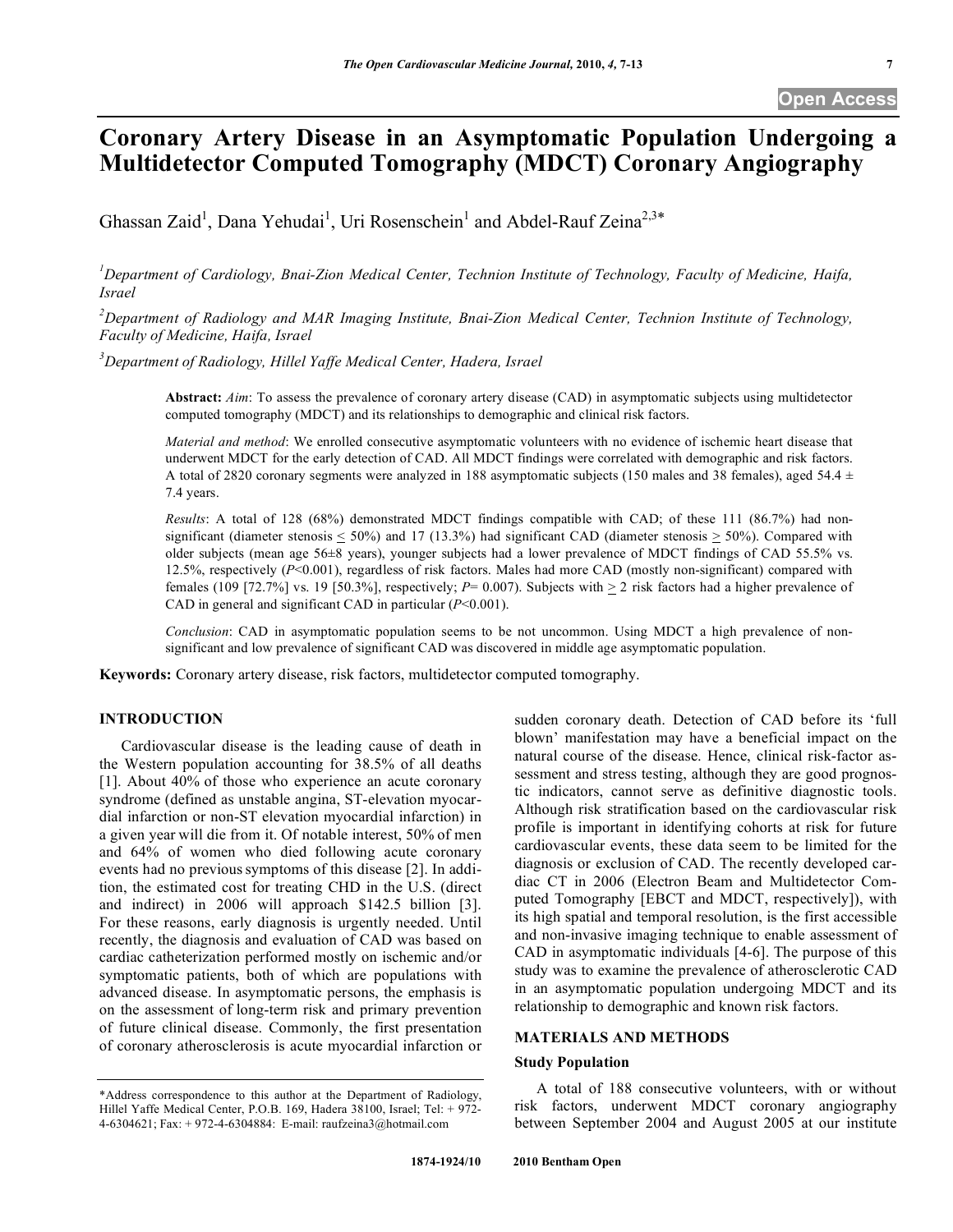for the early detection of CAD. The study population was comprised of self-referrals or referred by their physician without subjective or objective evidence of ischemic heart disease. Written informed consent was obtained from all subjects included in the study.

Exclusion criteria included a history of previous cardiovascular events (myocardial infarction, unstable angina that required hospitalization, coronary artery bypass grafting, clear evidence of objective ischemia during exercise or imaging testing, invasive coronary angiography, or coronary CT with evidence of CAD), impaired renal function (creatinine level  $\geq 1.5$  mg%), severe lung disease, multiple ectopic beats, atrial fibrillation, heart rate >75 beats/min despite therapy, and a history of allergic reaction to iodinecontaining contrast. The medical history included cardiac risk factors, previous cardiac investigations and drug treatment. Cardiac risk factors were assessed before the examination and included 1) Diabetes mellitus (defined as a fasting glucose level of  $> 126$  mg/dl or the need for insulin or oral hypoglycemic agents) [8], 2) Hypertension (defined as blood pressure  $> 140/90$  mm Hg or the use of anti-hypertension medications) [9], 3) Hyperlipidemia (defined as total cholesterol level > 200 mg/dl or treatment with lipid-lowering agents) [10], 4) Tobacco use (defined as current smoking), 5) Positive family history (defined as presence of CAD in a first degree relative younger than 55 years for males or less than 65 years for females) [11], and 6) Obesity (defined as body mass index  $> 30$  kg/m) [12]. All patients gave written informed consent to the study protocol after receiving a full explanation of the procedure. Institutional review board approval is not required for retrospective observational studies.

#### **MDCT Scan Protocol**

MDCT was performed using two different MDCT scanners: LightSpeed 16 Pro (112 subjects) and LightSpeed VCT (76 subjects) (GE Healthcare) according to the protocol described earlier [13, 14]. An appropriate heart rate for the MDCT examination (< 70 beats/min) was achieved by oral administration of a beta-blocker (Atenolol 50 to 100 mg, based on body mass and basal heart rate) two hours prior to the examination. With the first scanner, the following scanning parameters were applied: detector collimation,  $16 \times$ 0.625 mm; 120 kVp; 400–500 mAs; pitch range, 0.2–0.29; gantry rotation time, 0.42 second; slice thickness, 0.6 mm. On the second scanner, images were obtained with detector collimation,  $64 \times 0.625$  mm; 120 kVp; 400–500 mAs; pitch range, 0.2–0.29; gantry rotation time, 0.35 second; slice thickness, 0.6 mm. ECG modulation was used in all MDCT examinations (ECG pulsing). The subjects were imaged in the supine position. The distance from the carina to 1 cm below the diaphragmatic face of the heart was covered. A bolus of 70–90 mL of Iomeron 400 (iomeprol 400 mgI/mL, Bracco) was IV injected (4 mL/s) *via* an 18-gauge catheter placed in the antecubital vein followed by a bolus of 40 mL of saline. Scanning delay was determined according to the Smart Prepare Protocol (GE Healthcare) an automatic bolus test; the region of interest was placed on the ascending aorta. The subjects were instructed to maintain an inspiratory breath-hold during which the CT data and ECG trace were acquired.

#### **Image Reconstruction**

Image reconstruction was performed using the retrospective electrocardiographic gating method. Datasets were acquired at phases 45%, 75%, and 85% of the R-R cycle. Other window positions within the cardiac cycle were reconstructed when unsatisfactory results were achieved. The image data sets were processed on a separate workstation (ADW 4.2 and 4.6, General Electric Medical systems, Milwaukee, WI) and analyzed using Curved Multi-Planar Reconstruction (MPR) in multiple planes in addition to the axial source images. Coronary arteries were consensually reviewed by two experienced radiologists and a level 2 certified cardiologist.

#### **DATA ANALYSIS**

CAD was defined as coronary wall atheromatous plaques which could be clearly distinguished from the vessel lumen, with or without luminal reduction, as previously described [15]. Atherosclerotic changes in each coronary segment were classified as 1) calcified (plaques with high density compared to the contrast-enhanced vessel lumen) 2) noncalcified (soft) plaques with lower density, or 3) mixed (calcified and non-calcified morphologies). Luminal narrowing was assessed as non-significant (diameter stenosis  $\leq 50\%$ ), and significant (defined as > 50% diameter stenosis). For each participant, the number of diseased coronary segments, number of segments with obstructive lesions, and the number of each type of plaque was calculated. Subjects without coronary artery plaques were considered normal.

#### **STATISTICAL ANALYSIS**

All analyses were performed using SPSS 11.5 software. The statistical analyses examined relationships between the different variables (demographic characteristics, risk factors, and MDCT findings) to the presence of significant and nonsignificant CAD. Continuous variables were presented as the mean  $\pm$  standard deviation. The  $x^2$ -test was used for categorical variables. Student's *t* -test was used to compare normally distributed groups. The Spearman correlation was used to check for correlations between the ordinal variables and the existence of the disease. The relationship between multiple risk factors and the presence of CAD was assessed with stepwise logistic regression. A two-tailed *P* value of  $\leq 0.05$ was considered significant.

## **RESULTS**

The study population included 150 (79.8%) males and 38 females with a mean age of  $54.4 \pm 7.4$  years. Twenty seven (14.5%) subjects had no risk factors, 63 (33.5%) had 1 risk factor, and 98 (52%) had  $\geq$ 2 risk factors for CAD (Table 1). In this population, a positive family history of CAD, hyperlipidemia, and tobacco use were common (44.6%, 43.6% and 36.7%, respectively). Less common were hypertension (31%) and diabetes mellitus (12.7%). The cardiac CT was completed with no reported complications. A total of 2820 coronary segments were analyzed of which 79 (2.8%) were not evaluated due to motion artifacts. The total number of coronary segments with findings of atherosclerotic plaques was 454 (16%); had soft, calcified, and mixed morphology (Table **2**). Of all analyzed subjects, 128 (68%) demonstrated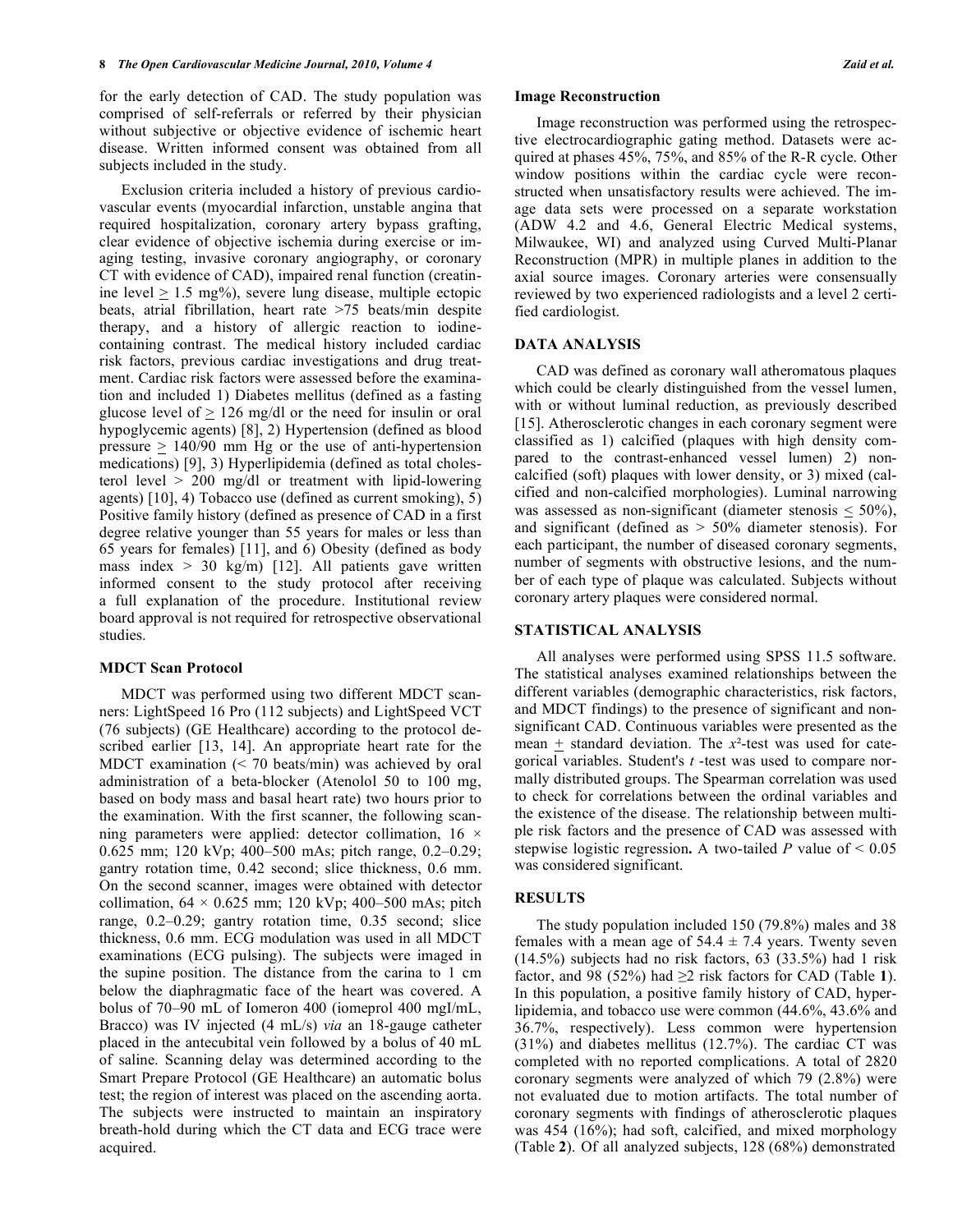**Table 1. Baseline Characteristics of the Asymptomatic Study Population**

| <b>Variables</b>           | Asymptomatic Subjects n=188 (%) |  |  |  |
|----------------------------|---------------------------------|--|--|--|
| Age $(years)^1$            | $54.4 \pm 7.4$                  |  |  |  |
| Male                       | 150 (79.8)                      |  |  |  |
| Tobacco use                | 69 (36.7)                       |  |  |  |
| Hyperlipidemia             | 82 (43.6)                       |  |  |  |
| Hypertension               | 58 (30.85)                      |  |  |  |
| Diabetes mellitus          | 24(12.7)                        |  |  |  |
| Family history of CAD      | 84 (44.6)                       |  |  |  |
| No risk factors for CAD    | 27(14.5)                        |  |  |  |
| One risk factor for CAD    | 63(33.5)                        |  |  |  |
| $>$ 2 risk factors for CAD | 98 (52)                         |  |  |  |

 $\sqrt[11]{\text{Values are mean} + \text{SD}, \text{CAD}; \text{coronary artery disease}}$ .

The majority of the study population were middle aged males with  $\geq$  2 risk factors for CAD. Common risk factors were positive family history of CAD, hyperlipidemia, and tobacco use.

**Table 2. Multidetector Computed Tomography Coronary Angiography Findings**

| <b>MDCT</b> Findings            | Number $(\% )$ |  |  |
|---------------------------------|----------------|--|--|
| Total evaluated segments        | 2820           |  |  |
| Non-evaluated segments          | 79(2.8)        |  |  |
| Total segments with CAD         | 454 (16)       |  |  |
| Segments with soft plaques      | 123(27.1)      |  |  |
| Segments with calcified plaques | 147 (32.4)     |  |  |
| Segments with mixed plaques     | 184 (40.5)     |  |  |
| Subjects with CAD               | $128(68)*$     |  |  |

MDCT; multidetector computed tomography**;** \*percent of the total number of the study cohort (n=188). Using MDCT, a high prevalence of CAD was detected in our asymptomatic population. The majority of atherosclerotic plaques were mixed and calcified.

MDCT findings compatible with CAD. Of these, 111 (86.7%) had non significant and 17 (13.3%) had significant CAD (Fig. **1**). Of the 17 patients with significant CAD, 16 (94.1%) had calcified and mixed morphology plaques. Subjects in different age groups (40-49, 50-59, 60-69, 70-79 years) with ≥2 risk factors had a higher prevalence of CAD in general compared with those with only 1 risk factor (from 70% to 100%, *P*<0.001) (Table **3** and Fig. **2**), and significant CAD in particular  $(P=0.029)$  (Table **3** and Fig. **3**). When different age groups were compared, regardless of risk factors, older persons (mean age 56±8 years) had a higher prevalence of CAD of any degree compared with younger persons (mean age  $52\pm6$  years) ( $P=0.007$ ) (Table 4), with the exception of those aged 70-79 years with one risk factor who had a prevalence of only 11.1%. After adjustment for other risk factors, males had more CAD (mostly non-significant) compared with females (109 [72.7%] vs. 19 [50.3%], respectively; *P*= 0.007) (Table **4**). When we evaluated specific cardiac risk factors, MDCT findings of CAD were observed in about 70%-92% if one of the risk factors was hyperlipidemia (83%), hypertension (74%), family history of CAD (75%), diabetes mellitus (92%), or tobacco use (67%) (Table **4** and Fig. **4**). The presence of CAD of any degree was significantly related to diabetes mellitus  $(P=0.007)$  and hyperlipidemia (*P*<0.001). Significant CAD was significantly related only to a history of diabetes mellitus (*P*<0.001) and hypertension (*P*=0.042) (Table **4**). On multivariate logistic regression analysis, significant independent predictors of any degree of coronary atherosclerotic disease were male sex (OR 1.46, *P*=0.001), older age (mean age≥ 56±8 years) (OR 1.09,  $P=0.002$ ), and number of risk factors  $(>2)$  (OR 1.84, *P*<0.001). After adjustment for age and gender, the presence of >2 risk factors was still significantly related to the presence of significant CAD.

## **DISCUSSION**

MDCT angiography is a highly accurate, non-invasive imaging technique with excellent negative predictive value that approaches 100% which allows CAD to be ruled out [16, 17]. Hoffmann *et al.* established the high accuracy of 16-slice MDCT to detect significant obstruction (>50% stenosis) with segment-based sensitivity, specificity, and positive and negative predictive values of 95%, 98%, 87%, and 99%, respectively, compared with catheter-based



**Fig. (1).** Severity of coronary artery disease as detected by multidetector computed tomography coronary angiography. A high prevalence of non-significant and low prevalence of significant CAD was observed in our study cohort.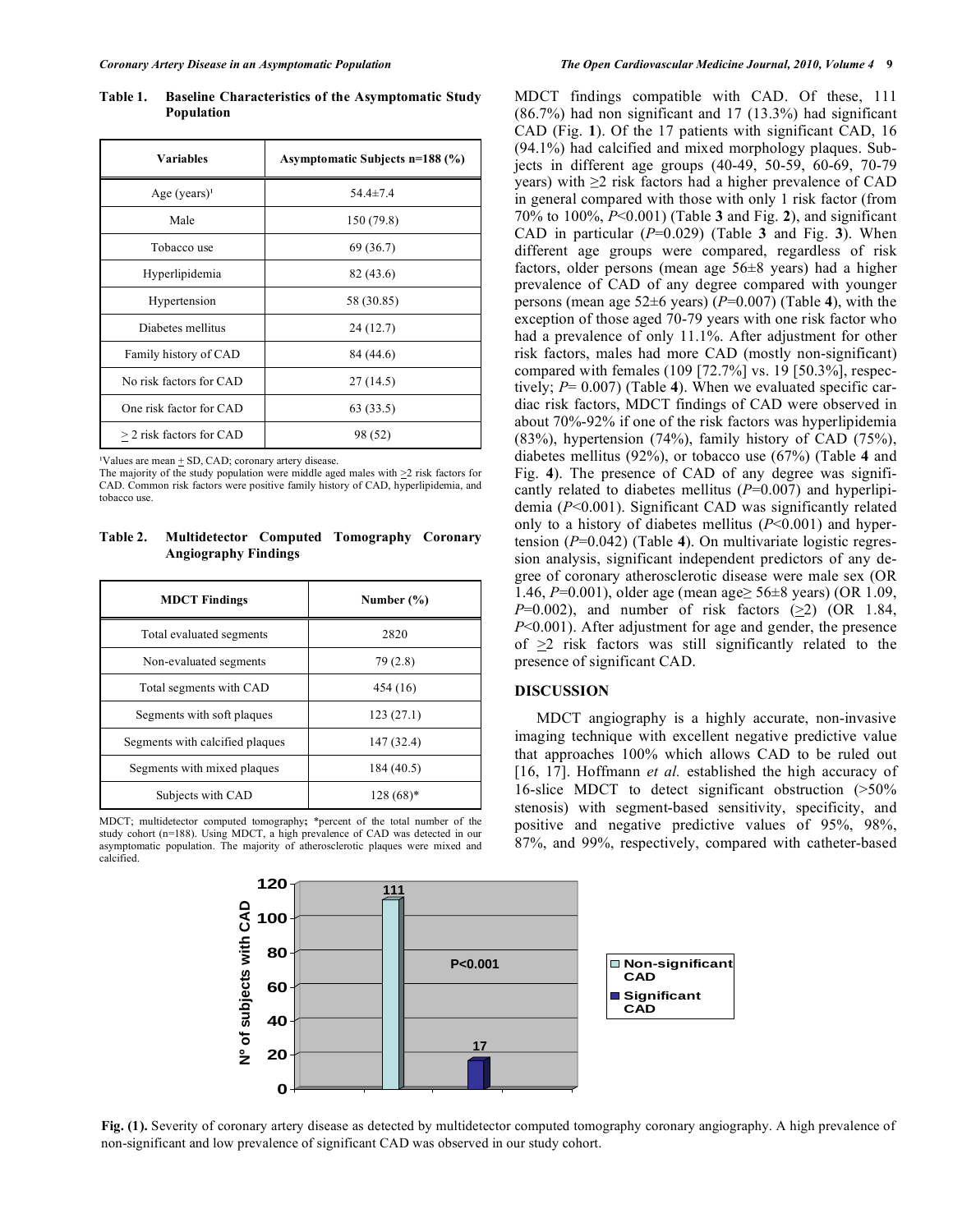| <b>No. of Risk Factors</b> | Normal Coronary Arteries n=60 (%) | Non-significant CAD $n=111$ (%) | Significant CAD $n=17$ (%) |
|----------------------------|-----------------------------------|---------------------------------|----------------------------|
|                            | 15(55.5)                          | 12(44.5)                        | 0(0)                       |
|                            | 27(42.8)                          | 30(47.6)                        | 6(9.5)                     |
| $\geq$ 2                   | 18 (18.4)                         | 69(62.2)                        | 11 (64)                    |

**Table 3. Relationship between the Number of Risk Factors for Coronary Artery Disease and Multidetector Computed Tomography Findings**

Subjects with  $\geq$ 2 risk factors had more CAD of any degree than those with fewer risk factors. Even subjects with 0-1 risk factors had relatively a high prevalence of non- significant CAD. Significant CAD was observed only in subjects with risk factors, and mostly those with  $\geq$  risk factors.



**Fig. (2).** Prevalence of CAD as it related to the number of risk factors. The presence of  $\geq 2$  risk factors was significantly related to high prevalence of CAD (*P*-value demonstrate the difference between 0 or 1 and  $\geq$  2 risk factor). Of note, even subjects with no risk factors had relatively a high proportion of CAD.



**Fig. (3).** Prevalence of significant CAD as it related to the number of risk factors. A low prevalence of significant CAD was discovered in an asymptomatic middle aged population. However, the presence of  $\geq$  2 compared to 0 or 1 risk factors was significantly related to a higher prevalence of significant CAD (*P*-value demonstrate the difference between 0 or 1 and  $\geq$  2 risk factor).

selective coronary angiography [18]. The early discovery of CAD in the asymptomatic population by this modality may encourage and motivate these patients to be more compliant and to begin or continue to make life style changes. In recent study, multislice coronary CT provided independent prognostic information over base-line clinical risk factors in patients with known and suspected CAD [19-22].

The aim of our study was to discover subclinical CAD in a cohort of asymptomatic individuals using MDCT, and to

correlate the findings with demographic characteristics and risk factors. Of interest, coronary atherosclerosis was observed in the majority of our study population (68%), and most (87%) had non-significant CAD; this finding might explain why they were asymptomatic. Another possible explanation is that the majority of subjects with significant CAD had calcified and mixed morphology plaques which may attribute to the stability and lower vulnerability for active coronary disease and appearance of symptoms. Coronary occlusion and myocardial infarction may, in fact,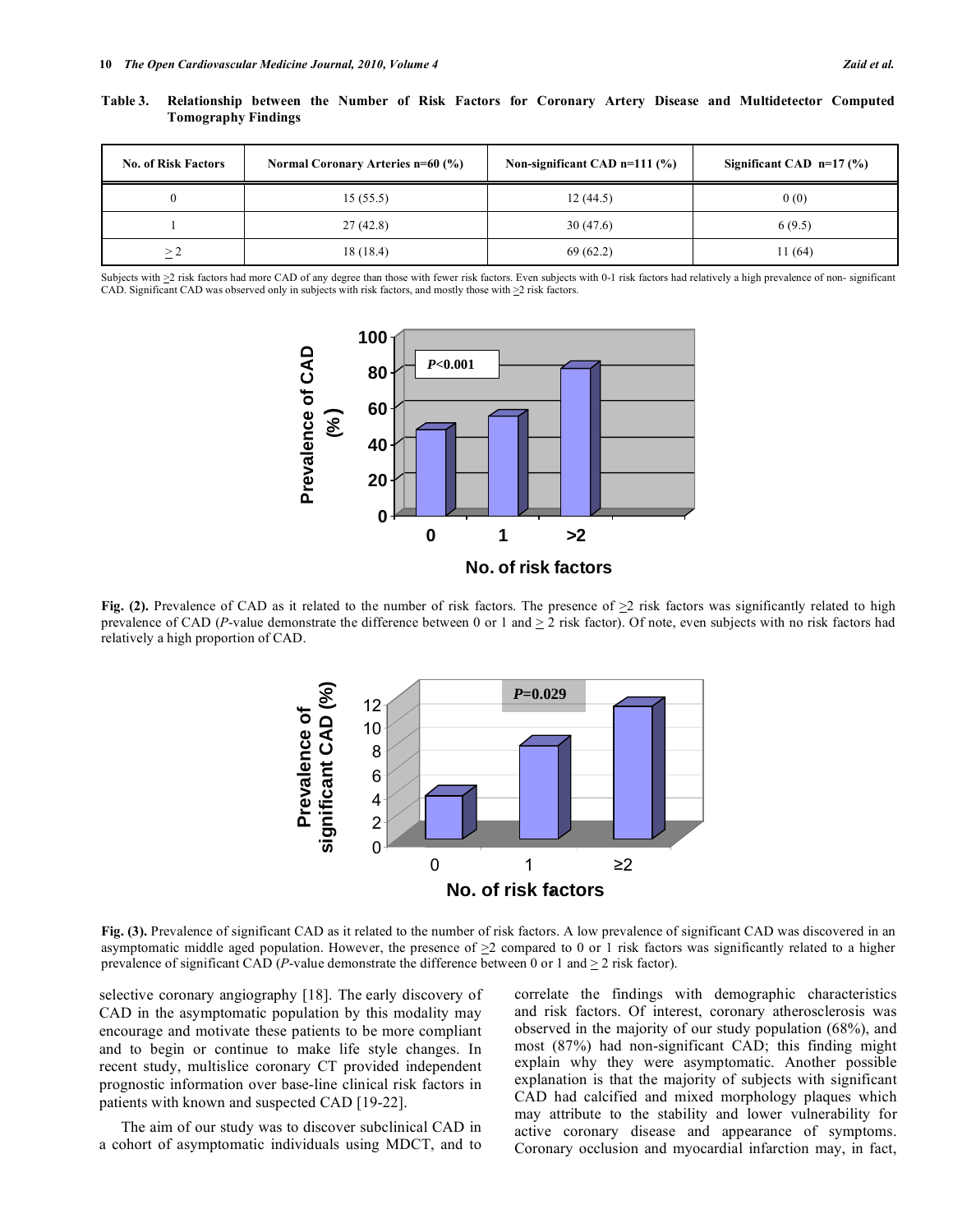| Table 4. | Findings     | Comparison of Demographic and Risk Factors for Coronary Artery Disease by Multidetector Computed Tomography |  |                                          |                                                                          |                      |
|----------|--------------|-------------------------------------------------------------------------------------------------------------|--|------------------------------------------|--------------------------------------------------------------------------|----------------------|
|          | $V$ aniaklaa | $Nqu$ $Cqu$ $\cdots$ $\lambda$ $\mu$ tories $\mu$ $\in$ $\Omega$                                            |  | $N_{\text{out}}$ significant $CAD$ n=111 | $C_{\text{coul}}(n_{\text{const}} \cap \Lambda \mathbf{D}_{\text{max}})$ | $D$ and $\mathbf{L}$ |

| <b>Variables</b>                     | <b>Normal Coronary Arteries n=60</b> | Non-significant CAD n=111 | Significant CAD n=17 | P value      |
|--------------------------------------|--------------------------------------|---------------------------|----------------------|--------------|
|                                      |                                      |                           |                      |              |
| Age (years) $*$                      | $52.2 + 6.3$                         | $54.9 + 7.8$              | $58.1 + 6.3$         | 0.007        |
| Male, $n$ $\left(\frac{9}{6}\right)$ | 41(27.3)                             | 94(62.7)                  | 15(10)               | 0.007        |
| Female, $n$ $(\frac{9}{6})$          | 19(50)                               | 17(44.7)                  | 2(5.3)               | 0.85         |
| Hyperlipidemia, $n$ $(\%)$           | 14(17)                               | 59 (72)                   | 9(11)                | ${}_{0.001}$ |
| Hypertension, $n$ $(\%)$             | 15(25.8)                             | 34(58.6)                  | 9(15.5)              | 0.020        |
| Family history of CAD $\pi$ (%)      | 21(25)                               | 57 (67.8)                 | $6(7.1\%)$           | 0.068        |
| Diabetes mellitus, $n$ (%)           | 2(8.3)                               | 14(58.3)                  | 8(33.3)              | 0.007        |
| Tobacco use, $n$ $(\%)$              | 23(33.3)                             | 42(60.7)                  | 4(5.8)               | 0.78         |

\* Values are mean+SD**.** 

MDCT finding of CAD were observed in about 70-92% of those with the following risk factors: hyperlipdemia (83%), hypertension (74%), family history of CAD (75%), diabetes mellitus (92%), and tobacco use (67%). The presence of CAD of any degree was significantly related to older age (mean  $> 52+6$  years), male sex, diabetes mellitus, and hyperlipidemia. Non-significant CAD was significantly related only with diabetes mellitus and a family history of CAD. Significant CAD was significantly related only to a history of diabetes mellitus and hypertension.



## **Risk factor**

**Fig. (4).** Prevalence of CAD of any degree as it related to specific risk factors. HL- hyperlipidemia, HT- hypertension, FH- family history of CAD, DM- diabetes mellitus. CAD was observed in 67-92% of individuals with the risk factors hypertension, family history of CAD, hyperlipidemia, diabetes mellitus, or tobacco use.

arise most frequently from mild to moderate stenosis [22-24]. These angiographic studies showed that 68% of myocardial infarctions were attributable to so-called "angiographically silent" lesions (luminal narrowing  $\langle 50\%$ ), whereas only 14% could be assigned to a severe stenosis  $(270\%)$  [25]. A recent study showed that non-obstructive CAD was indeed an independent predictor of future cardiac events [19]. Thus, our finding of a high prevalence of nonsignificant CAD must be seriously considered.

Our investigation revealed an excellent correlation between the prevalence of CAD and male sex, older age, and number  $(\geq 2)$  of risk factors. Although unexpected, this correlation was certainly not observed in age groups older than 70 years. This finding could be explained by the small number [9] of participants in this subgroup. Males had 4-fold more CAD than females of the same age and number of risk factors. This finding might be because women in this age

group (mean  $54 + 7$  years) had a lower probability of the disease compared with men. Nearly one sixth of coronary events in men occur before the age of 55 years. In women who had at least three risk factors, absolute coronary risk exceeded 10% only after the age of 55 years [26]. In about 13% of our study population, MDCT demonstrated obstructive coronary atherosclerosis related to older age and a history of two or more risk factors (i.e. diabetes mellitus and hypertension) which mandates further cardiovascular workup (exercise test, isotope scan or coronary angiography). Diabetes mellitus presented in only 12.7% of our study cohort and was significantly associated with any degree of CAD. Our analysis showed that patients with diabetes had 7 fold more CAD than non-diabetics. This finding supports a previous study that showed a high rate of silent ischemia in a retrospective analysis of 1899 asymptomatic patients with type 2 diabetes, aged  $\leq 60$  years [27]. Patients with hyperten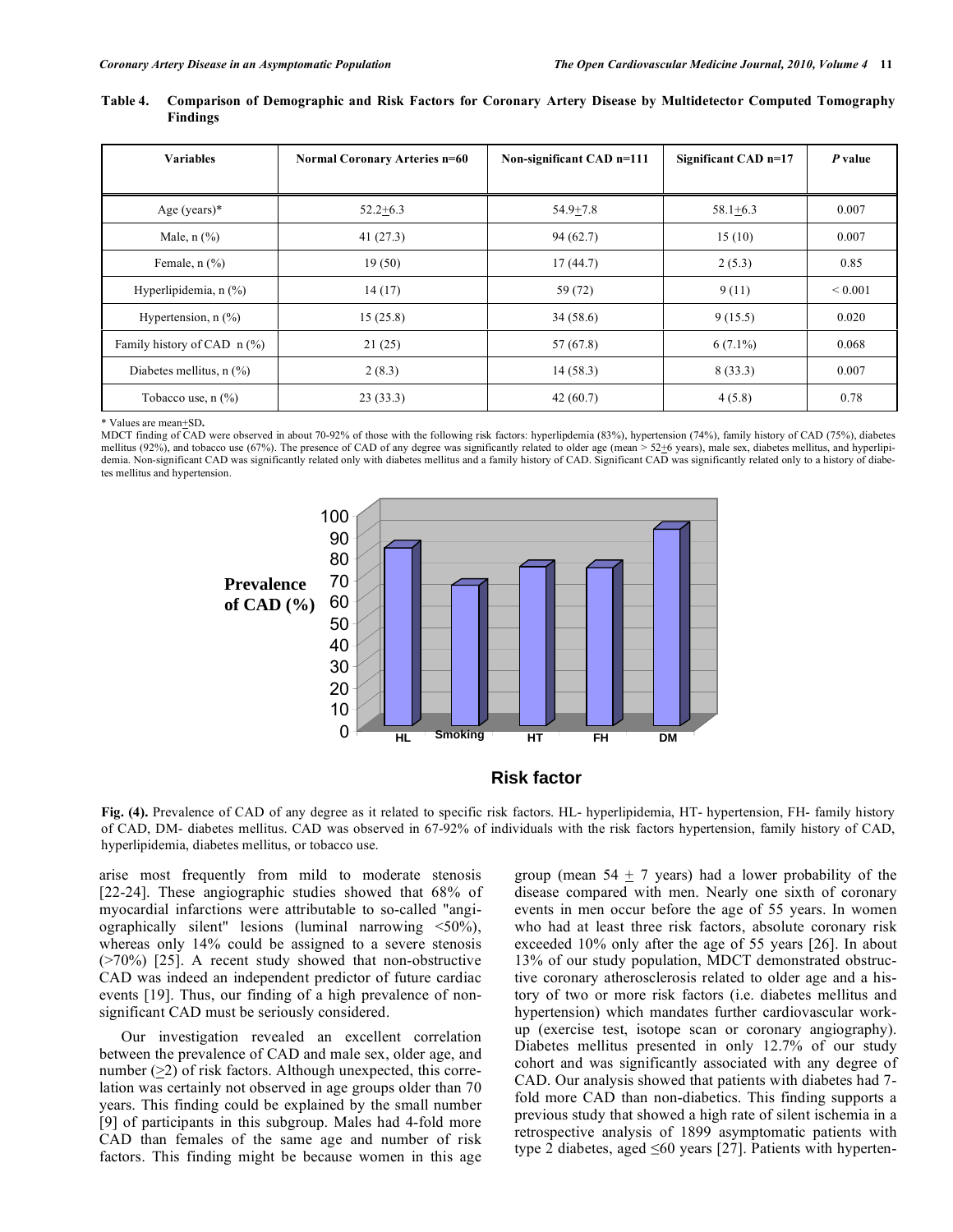sion had more significant CAD than normotensive patients. Family history and hyperlipidemia were the dominant risk factors, and were significantly associated only with nonsignificant CAD; this might be the main reason for the high prevalence of non-significant CAD in our study cohort. Other traditional risk factors such as tobacco use were, unexpectedly, not significantly related to any degree of CAD. It could be that, as a single risk factor, tobacco use does not sufficiently affect the disease unless it is combined with other CAD risk factors. Our results correlate well with those of the Framingham Study which indicated that the risk of CAD increases stepwise with the extent of risk-factor clustering [28]. However, data from another studies showed that the presence of risk factors for CAD does not always indicate the presence of the disease [29-31]. Previous study of MDCT in asymptomatic persons [32] suggested that testing could have both desirable effects (changes in behavior) and undesirable ones (worry and increased stress). However, a clinical trial in which coronary CT was used during screening examinations of military personnel found that positive results alone were not a potent motivational force for changes in behavior to reduce coronary risk factors [33]. The primary purpose of screening would be to identify patients whose prognosis could be improved with medical therapy or myocardial revascularization. No randomized controlled studies were found that assessed the value of CT screening in reducing cardiac events. A consensus statement on coronary CT was issued by American College of Cardiology and the American Heart Association (ACC/AHA) [34]. According to this consensus, coronary CT may be used in "selected" patients with intermediate risk according to the Framingham Risk Score [35]. The Blue Cross, Blue Shield Association Technology Evaluation Center (medical policy on coronary CT) did not recommend the use of coronary CT for screening [36]. None of these guidelines recommend noninvasive testing in an unselected asymptomatic population. In addition, the authors of all these guidelines expressed concern that the results of noninvasive tests could lead to inappropriate or unnecessary diagnostic testing and interventions, including coronary angiography and revascularization, in asymptomatic persons. Hs-CRP is good marker for special group such as high risk and as prognostic marker after cardiac events. It has low sensitivity and specificity for the extent of CAD. For high-risk and low-risk patients, additional noninvasive testing will generally not modify decisions regarding preventive interventions. However, for intermediaterisk patients, those with an absolute 10-year risk of coronary events of approximately 10 to 20 percent according to the Framingham Risk Score [35], noninvasive testing with coronary CT, exercise testing, or perhaps other tests, could improve the assessment of risk and are probably cost-effective. Based on our results and those of other studies, considering the risk of excessive radiation [37] and contrast media, we suggest that coronary CT cannot be used to screen for CAD in the low risk, asymptomatic population.

## **STUDY LIMITATIONS**

Our study lacked outcome measures and did not establish cost-effective parameters to support or refute the use of MDCT in asymptomatic patients. It also lacked a systematic evaluation of our finding with other imaging modalities for physiological assessments or invasive strategies for lesion

confirmation. We did not include the calcium score in the analysis. Our investigation was based on the rationale that calcium scoring sometimes cannot assess the severity of atherosclerosis because soft and mixed plaques, which are not detected by calcium score, might cause significant stenosis of the coronary arteries. The 2007 ACCF/AHA Expert Consensus Document on coronary artery calcium scoring concluded that because of its high false positive rate when applied to low risk populations, it cannot be recommended as a screening tool for the diagnosis of obstructive CHD because of its low specificity [38].

Assessment of the coronary artery lumen on CT is difficult when severely calcified lesions are present. The poor differentiation between contrast-enhanced vessel lumen and high-density calcified plaques may lead to misinterpretation of stenotic lesions and may make some vascular segments unassessable. It is a concern that asymptomatic patient with calcified atherosclerotic changes would be referred for further testing (i.e. stress test) or even undergo coronary intervention, which may be unnecessary.

Patient exposure to ionizing radiation represents, in fact, a major and still debated issue of coronary CT. In patients undergoing coronary CT dose reducing strategies such as ECG modulation should be used when possible and optimized in accordance with the as low as reasonably achievable principle [39].

## **CONCLUSION**

CAD in asymptomatic population seems to be not uncommon. Using MDCT a high prevalence of non-significant and low prevalence of significant CAD was discovered in middle age asymptomatic population. Further investigations are needed to confirm the clinical implications of our findings.

## **REFERENCES**

- [1] Clouse ME, Jersey Chen, Harlan M. Noninvasive screening for coronary artery disease with computed tomography is useful. Circulation 2006; 113: 125-46.
- [2] Hurst W. The Heart, arteries and veins. 10th ed. New York, NY: McGraw-Hill 2002.
- [3] American heart association statistical update. Heart disease and stroke statistics; 2006 update. Circulation 2006; 113: e85 e151.
- [4] Achenbach S, Giesler T, Ropert D, *et al*. Detection of coronary artery stenosis by contrast-enhanced retrospectively electrocardiographically gated, multislice spiral computed tomography. Circulation 2001; 103: 2535-8.
- [5] Nieman K, Cademartiri F, Lemos PA, Rolf R, Peter M, Pim J. Reliable noninvasive coronary angiography with fast submillimeter multislice spiral computed tomography. Circulation 2002; 106: 2051-4.
- [6] Knez A, Backer CR, Leber A, *et al*. Usefulness of multislice spiral computed tomography angiography for determination of coronary artery disease. Am J Cardiol 2001; 88: 1191-4.
- [7] O'Malley PG, Taylor AJ, Jackson JL, Doherty TM, Detrano RC. Prognostic value of coronary electron-beam computed tomography for coronary heart disease events in asymptomatic populations. Am J Cardiol 2000; 85: 945-8.
- [8] Report of the Expert Committee on the Diagnosis and Classification of Diabetes Mellitus. Diabetes Care 1997; 20: 1183-97.
- [9] European Society of Hypertension-European Society of Cardiology guidelines for the management of arterial hypertension. J Hypertens 2003; 21: 1011-3.
- [10] Executive Summary of the Third Report of The National Cholesterol Education Program (NCEP) Expert Panel on Detection,